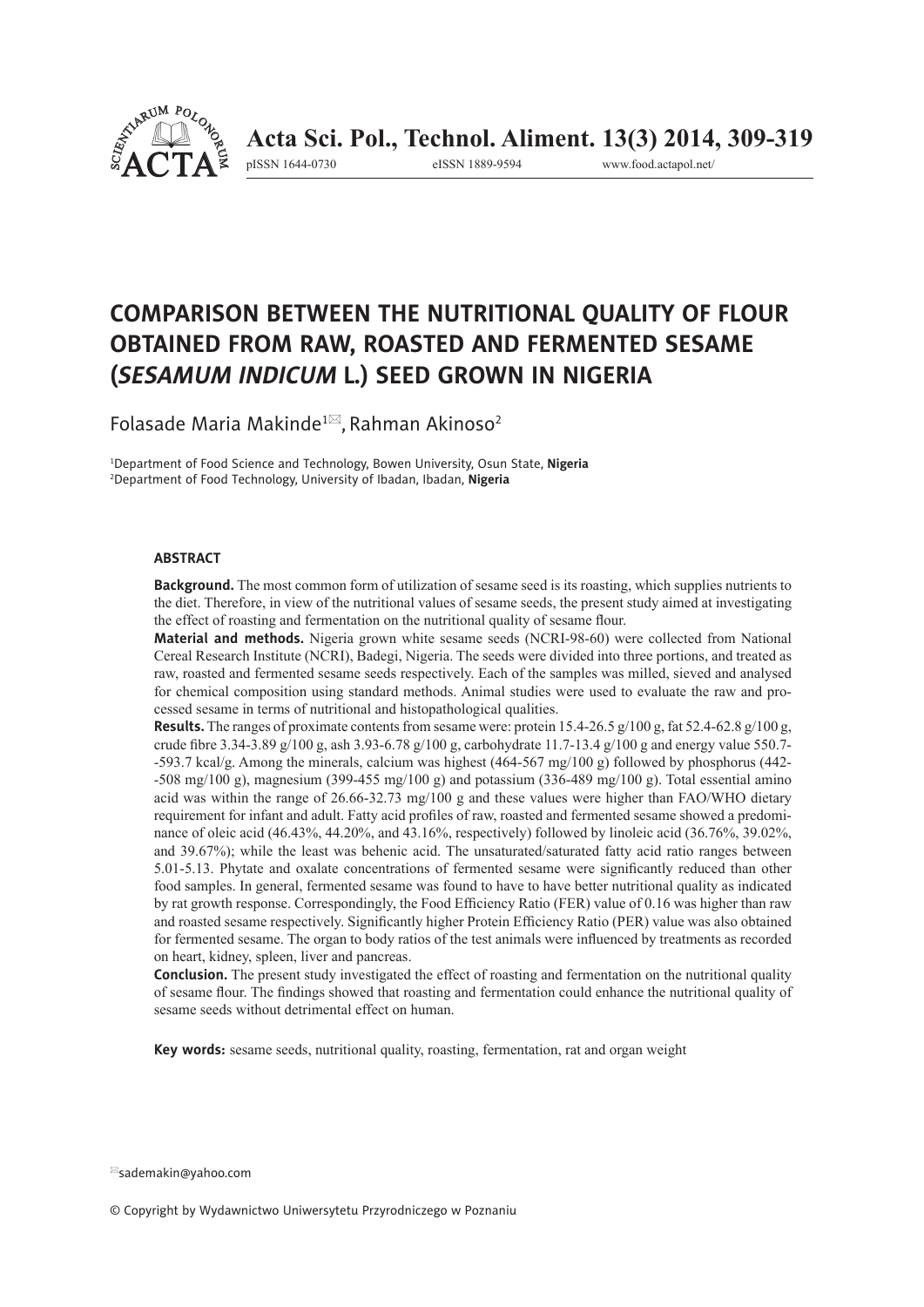# **INTRODUCTION**

The search for lesser known and underutilized crops, many of which are potentially valuable as human food has been intensified to maintain a balance between population growth and agricultural product. In tropical developing countries where the supply of animal protein is inadequate to meet the rapid population growth, intense research efforts are currently directed toward identification and evaluation of underexploited oil seeds, which normally a have considerable high protein content. Such studies are of great importance to reduce hunger and malnutrition among the vulnerable group which basically consist of children and pregnant women. In the tropical regions of Africa, numerous varieties of oil crops occur ranging from commonly known and utilized ones such as groundnut, soybean, palm kernel, cotton seed, olive, melon seed, linseed and safflower to underutilized ones such as walnut, locust bean, African oil bean and sesame seed.

Sesame seed (*Sesamum indicum* L., synonymous with *S. orientale* L.), also known as sesamum, gingelly, sim sim, benniseed, and til is probably the most ancient oilseed crop. It is not clear where the seed originated, but it is speculated that it was native to tropical Africa. Moreover, the importance of sesame in the economies of several African countries justifies the African continent to be the centre of its origin. It has since travelled all over the world and is now extensively grown in many tropical and warm temperate regions [Biabani and Pakniyat 2008]. The genus *Sesamum* belongs to the family Pedaliaceae, which contains more than 30 species, of which only *S. indicum* L. is cultivated [Padma et al. 2011]. A large number of these occur in Africa (18 exclusively), 8 in the India-Sri Lanka region (5 exclusively), and others occurring in several regions on a non-exclusive basis [Weiss 2000]. The total world crop area under sesame is about 6 million hectares. Sixty-six percent of this is concentrated is Asia, twenty five percent of the world sesame is planted in Africa (mainly Nigeria, Ethiopia and Sudan) and 8% in America, Venezuela, Mexico, Guatemala and Columbia) as reported by Federal Institute for Industrial Research [1990]. Nigeria is one of the major producers of sesame seed in Africa and it is found predominantly in Benue, Nasarawa and Jigawa States. Nigeria is the fifth largest producer of

the commodity in the world with an estimated production of 120,000 metric tonnes annually [NCRI 2003]. The leading world producers are India, China, Mexico and Sudan in Africa. As a crop, capable of growing in areas where growth requirements are quite limited, sesame has a key role in sustaining food provision in disadvantaged areas of the tropical Africa. Total annual consumption is about 65% for oil extraction and 35% for food. The food segment includes about 42% roasted, 12% grounded, 36% washed and processed and 10% roasted and salted [RMRDC 2004]. In Africa, the most popular method of preparing this seed is cooking or roasting. Fermented sesame seeds (Ogirisaro) are popular in Sierra Leone but not very common in the other African countries. Limited studies have been conducted to explore the nutritional asset of sesame seed grown in tropical Africa. Raw sesame seeds have been shown to contain high levels of undesirable chemical compounds, majorly phytate and oxalate usually found in the seed hulls which lower the bioavailability of minerals and digestibility of plant proteins thereby limiting its use as food ingredient [Giami and Isichei 1999]. Consequently, sesame seed must be subjected to various processing conditions before it is consumed by humans.

Enhancement of the nutritional quality of sesame seeds can be anticipated through processing (such as roasting and fermentation) prior to consumption. The knowledge of how processing conditions affect nutrient availability is critical to develop structured foods to meet the nutritional needs of end users. No comprehensive study has been reported simultaneously to show chemical composition, nutritional and histopathological qualities of sesame seeds grown in African tropics as affected by roasting and fermentation. The purpose of the present study was to establish the nutritional qualities of raw and processed sesame seeds grown in Nigeria in view of their increased utilization in human diets.

#### **MATERIAL AND METHODS**

#### **Materials**

Nigeria grown white sesame seeds (NCRI-98-60) were collected from National Cereal Research Institute (NCRI), Badegi, Nigeria. The sample was transported to the laboratory in zip-lock polyethylene sample bags.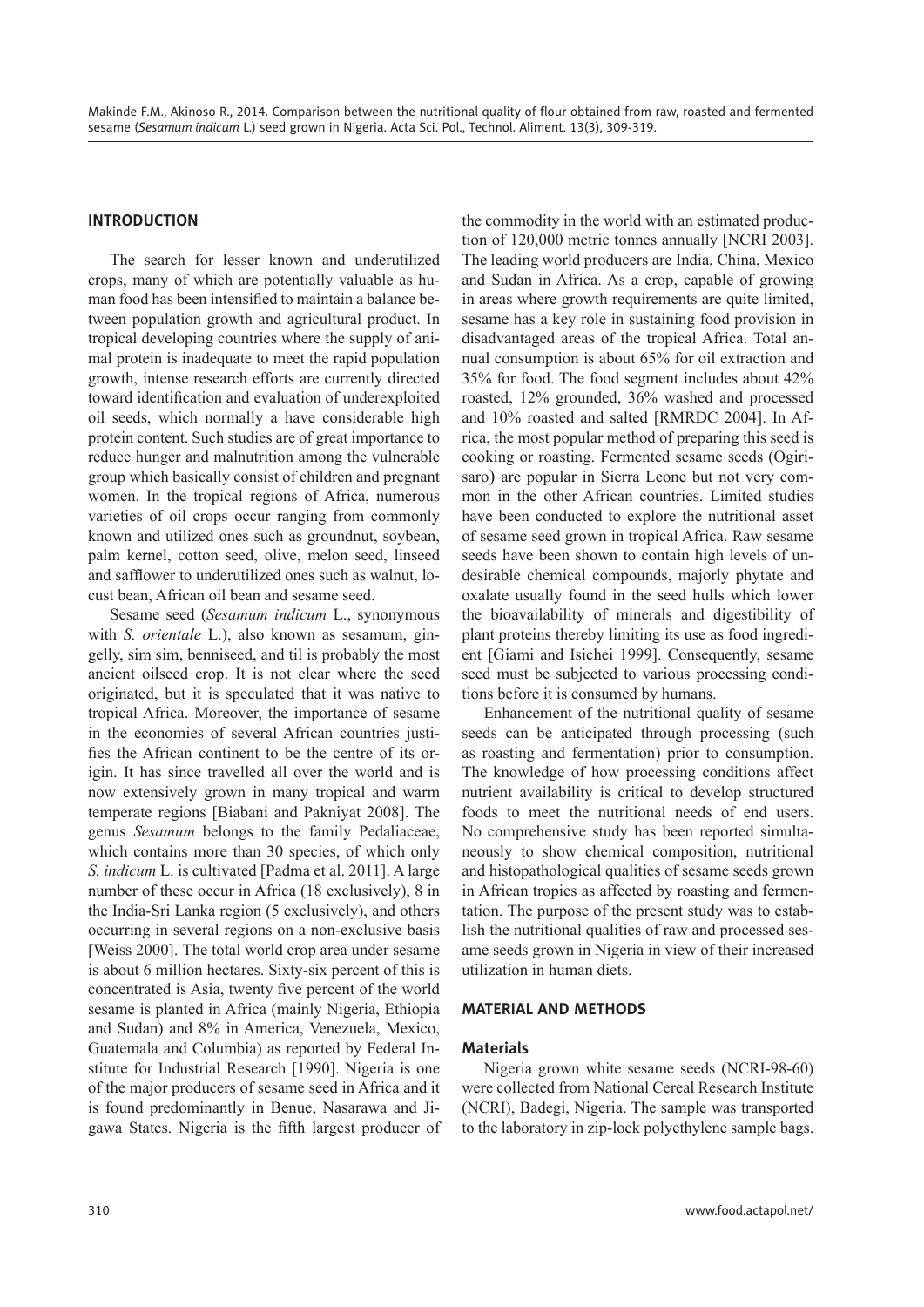## **Processing of raw, roasted and fermented sesame seeds**

**Raw.** The whole seeds were soaked in water (1:5 w/v) ratio for 4 h at temperature of  $29 \pm 2^{\circ}$ C, followed by dehulling with palms of hand and washed with water. The dehulled seeds were dried in an air oven (GallenKamp BS Oven 250) at 105°C for 12 h, milled (Wiley mill, 30 mesh) to obtain raw sesame flour and stored in a glass container.

**Roasting.** Roasted sesame was prepared by placing raw seeds in Pyrex petri dish (8.0-diameter) and roasted at 160°C for 25 min using a household toaster oven (Hamilton Brands, Washington, USA). The temperature of the oven was calibrated using a thermocouple to detect actual temperature at the sample location. After roasting, the seeds were allowed to cool to ambient temperature, milled (Wiley mill, 30 mesh) to obtain roasted sesame flour and stored in a glass container.

**Fermentation.** Fermented sesame seeds were prepared by cooking 200 g dehulled sesame in boiling water for 6 h and cooled. The cooked seeds were placed in a plastic container with a tight lid and sealed. The samples were allowed to ferment at  $35 \pm 2^{\circ}$ C for 7 days and oven dried at 105°C for 12 hr to bring an end to fermentation, milled (Wiley mill, 30 mesh) to obtain fermented sesame flour and stored in a glass container.

#### **Nutritional composition**

**Proximate analysis.** Proximate analysis was carried out on the raw, roasted and fermented sesame flours. The moisture, crude protein ( $N \times 6.25$ ), fat, ash and fibre were determined by standard procedures [AOAC 2005]. Total carbohydrates were calculated by difference. The energy value was estimated (kcal/g) following the method as described by Ekanayake et al. [1999]. All proximate analyses of the sesame flours were carried out in triplicate.

**Mineral analysis.** Potassium was determined using flame photometry (Corning, UK Model 405). Phosphorus was determined by the phosphovanadomolybdate (yellow) method [AOAC 2005]. The other elemental contents (Ca, Mg, Fe, Se, Zn and Mn) were determined, after wet digestion of sample ash with a mixture of concentrated nitric acid, sulphuric acid and perchloric acid (10:0.5:2, v/v) using Atomic Absorption Spectrophotometer (AAS, Hitachi Z6100, Tokyo, Japan). All the determinations were carried out in triplicates and minerals reported in mg/100 g.

## **Amino acid determination**

The amino acid profile was determined using the method described by Sparkman et al. [1958]. Each sample was initially dried to constant weight, defatted, hydrolyzed and evaporated. The amino acids of the samples were analysed by ion exchange chromatography (IEC) using the Technicon Sequential Multisample (TSM) Amino Acid Analyzer (Technicon Instruments Corporation, New York) which is designed to separate and analyse free acidic, neutral and basic amino acids of the hydrolysate. The period of analysis was 76 min for each sample. The gas flow rate was  $0.50$  mL·min<sup>-1</sup> at  $60^{\circ}$ C with reproducibility consistent within  $\pm 3\%$ . The net height of each peak produced by the chart recorder of the TSM (each representing an amino acid) was measured and calculated. Norleucine was the internal standard. The amino acid values reported were averages of two determinations. Tryptophan was not determined.

#### **Fatty acids determination**

Fatty acid compositions of the samples were analysed using gas-liquid chromatography (with omega wax capillary column Supelco, USA). The lipid classes were separated by thin layer chromatography on silica gel G 60 (Merck, Darmstadt), using n-hexane/ ethyl ether/acetic acid (73/25/2/v/v/v) as developing solvent. The fatty acids of phospholipids and triglycerides were transformed with sodium methylate into methyl esters.

# **Anti-nutritional composition**

**Determination of phytate.** The phytate content was determined by the method described by Maga [1982]. Two grams of each finely ground sample was soaked in 20 mL of 0.2 N HCl and filtered. After filtration, 0.5 mL of the filtrate was mixed with 1 mL ferric ammonium sulphate solution in a test tube, boiled for 30 min in a water bath, cooled in ice for 15 min and centrifuged at 3000 rpm for 15 min. One millilitre of the supernatant was mixed with 1.5 mL of 2,2-pyridine solution and the absorbance measured in a spectrophotometer at 519 nm. The concentration of phytic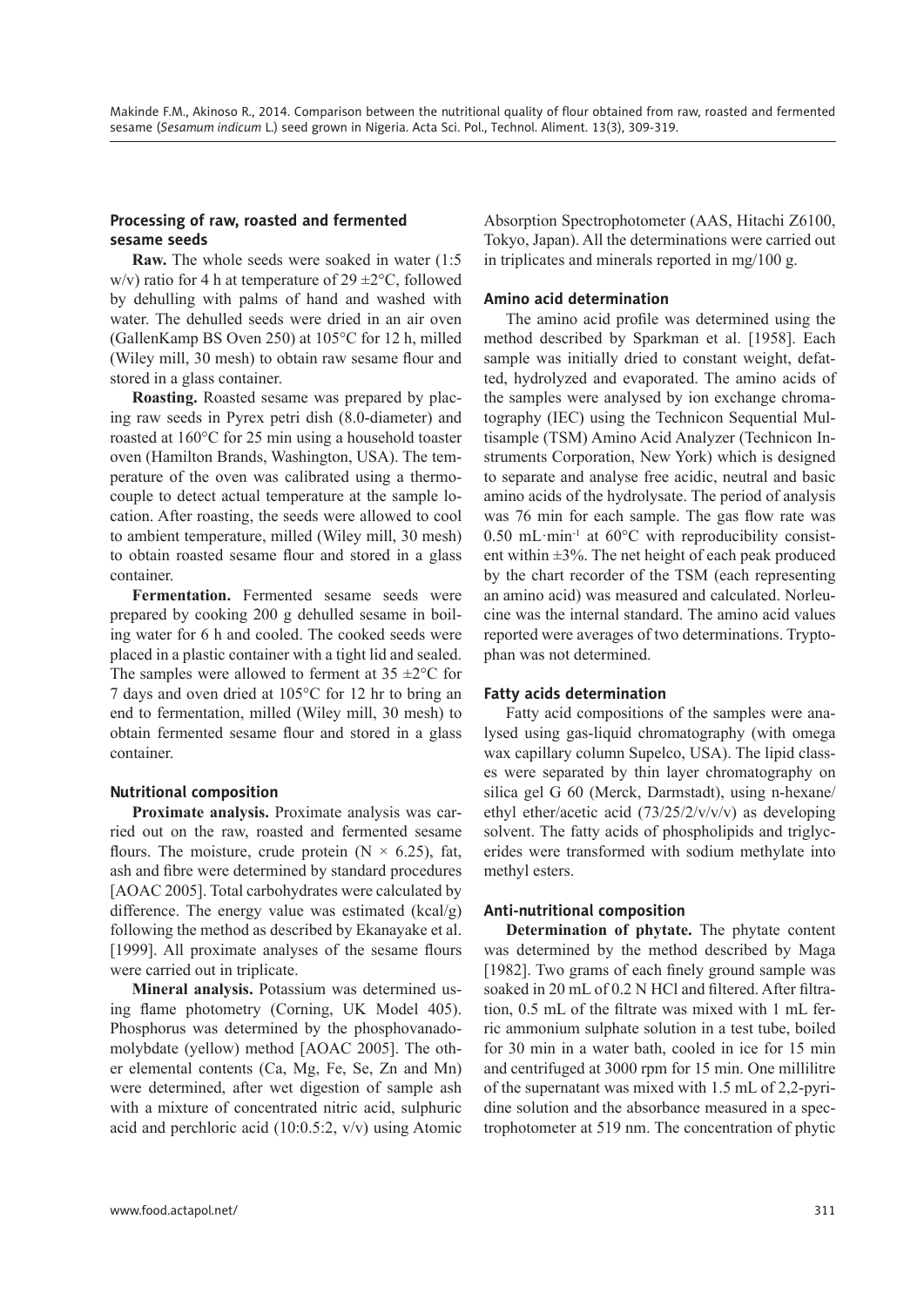acid was obtained by extrapolation from a standard curve using standard phytic acid solution.

**Determination of oxalate.** Oxalate was determined following the standard method [AOAC 2005]. 1 g of the sample was weighed into 100 mL conical flask. 75 mL of  $3M H_2SO_4$  was added and the solution was carefully stirred intermittently with a magnetic stirrer for about 1 h and then filtered using Whatman No. 1 filter paper. The sample filtrate (extract; 25 mL) was collected and titrated against hot (80-90°C) 0.1 N  $KMnO<sub>4</sub>$  solution to the point when a faint pink colour appeared that persisted for at least 30 s. The concentration of oxalate in each sample was obtained from the calculation:

1 mL 0.1 permanganate  $= 0.006303$  g oxalate.

#### **Biological evaluation of protein quality**

**Test animals.** Twenty wistar albino rats (*Rattus norvegicus*), 4 weeks old, were obtained from the Animal Breeding Centre, Department of Veterinary Physiology and Pharmacology, Faculty of Veterinary Medicine, University of Ibadan, Nigeria. They were randomly divided into groups of five and acclimatized in polypropylene metabolic cages housed in a tem-

|  |  | Table 1. Composition of basal diet, g/kg |  |  |  |
|--|--|------------------------------------------|--|--|--|
|--|--|------------------------------------------|--|--|--|

| Ingredient                                           | Quantity |
|------------------------------------------------------|----------|
| Fermented corn flour                                 | 647.5    |
| Glucose                                              | 50.0     |
| Sucrose                                              | 150.0    |
| Non-nutritive cellulose<br>(microgranular cellulose) | 50.0     |
| Vegetable oil                                        | 100.0    |
| Vitamin mixture*                                     | 20.0     |
| Oyster shell                                         | 10.0     |
| Bone meal                                            | 20.0     |
| Sodium chloride                                      | 2.5      |

\*Vitamin mixture: vitamin A – 1000 IU, vitamin D – 100 IU, vitamin  $E - 10$  IU, vitamin  $K - 0.5$  mg, thiamine  $- 0.5$  mg, riboflavin – 1 mg, pyrodoxine – 0.4 mg, pantothenic acid – 4 mg, niacin – 4 mg, choline – 200 mg, inositol – 25 mg, para-aminobenzoinc acid – 10 mg, vitamin  $B_{12} - 2$  mg, biotin – 0.02 mg, folic acid  $-0.2$  mg, added cellulose to make up to 1 g.

perature controlled room  $(22 \pm 1^{\circ}C)$  with 50% relative humidity and 12 h photoperiod. The control and experimental diets along with water were fed to respective animal groups *ad libitum* for 28 days.

**Diet composition.** The diet of rats consisted of casein (control), protein-free (basal diet), raw, roasted and fermented sesame flours (experimental diets). All the diets except for basal diet, consisted of 10% protein. Experimental and control diets were prepared by incorporating the processed sesame flours and casein respectively into the basal diet to achieve an iso-nitrogenous diet at 10% protein level. The group of rat fed with casein as an active source of protein served as control. The diets were prepared and stored in airtight glass containers a week prior to the experiment. The composition of the basal diets was as shown in Table 1.

**Growth performance assay.** Weighed diet was given daily and unconsumed diet was collected and weighed to calculate the feed intake (FI) values. Weight of the rats was recorded twice in a week and the body weight gain (BWG) was calculated at the end of the experiment. The protein content of the diet was determined by micro-Kjeldahl method [AOAC 2005] and feed efficiency ratio (FER), protein efficiency ratio (PER), net protein retention (NPR), protein retention efficiency (PRE) and feed conversion ratio (FCR) were calculated according to the method of Chapman et al. [1959].

At the end of 28 days, one rat per replicate was selected from the five treatments and sacrificed. The heart, kidney, spleen, liver and pancreas were removed, weighed and the organ to body ratio was determined.

#### **Statistical analysis**

The data were analysed using SPSS/PC + version 15.0 statistical software. Statistical parameters were estimated with analysis of variance (ANOVA). Differences between means were evaluated by the Duncan multiple range test and significance was accepted at  $p \leq 0.05$ .

#### **RESULTS**

# **Proximate and mineral composition of sesame fl our**

The proximate compositions of raw, roasted and fermented sesame are given in Table 2. The protein content of sesame samples ranged between 26.5 g/100 g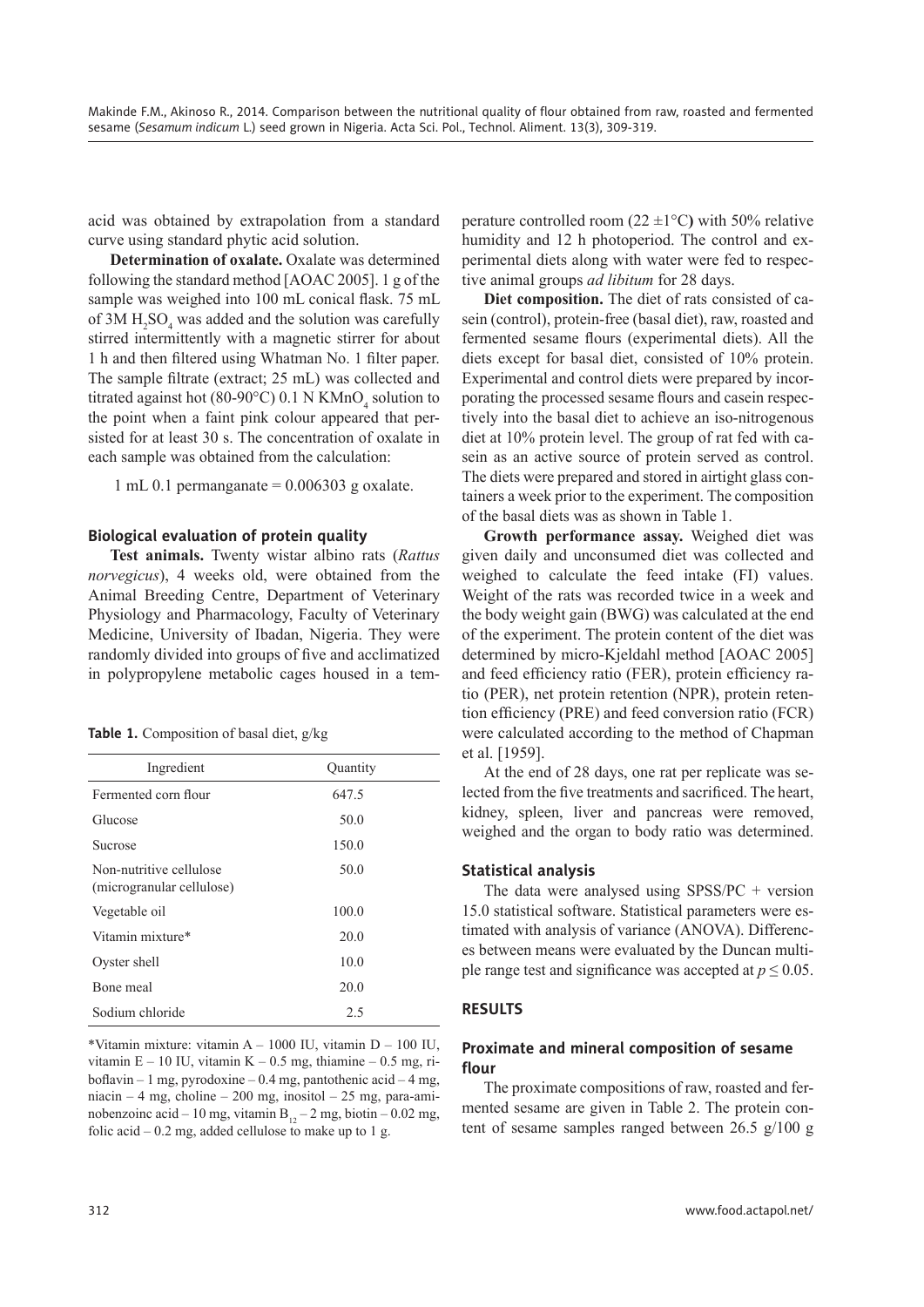for raw sesame, 20.8 g/100 g for roasted sesame and 15.4 g/100 g for fermented sesame. The raw sesame was significantly higher in protein content when compared with the roasted and fermented sample respectively ( $p \le 0.05$ ). The fat contents of both roasted  $(55.4 \text{ g}/100 \text{ g})$  and fermented  $(62.8 \text{ g}/100 \text{ g})$  sesame were higher than the raw sample  $(52.37 \text{ g}/100 \text{ g})$ .

The ash content of fermented sesame  $(6.78 \text{ g}/100 \text{ g})$ was significantly higher than that of the roasted sesame  $(6.05 \text{ g}/100 \text{ g})$  and raw sesame  $(3.93 \text{ g}/100 \text{ g})$ . A lower crude fibre was observed in the fermented sesame than the raw and roasted sesame respectively (3.34 vs. 3.86,

3.89 g/100 g). The carbohydrate content of fermented sesame was  $11.65$  g/100 g which was significantly lower than 13.37 and 13.92  $g/100 g$  for raw and roasted sesame respectively. However, the energy value of fermented sesame  $(593.70 \text{ kcal/g})$  was significantly higher than roasted sesame (567.42 kcal/g) and that of raw sample (550.67 kcal/g).

Calcium was the predominant mineral followed by phosphorus, magnesium and potassium while other elements were present in comparatively low concentrations as given in Table 3. The macro mineral elements were in a range of calcium (464.97-567.91 mg/100 g),

**Table 2.** Proximate composition of raw, roasted and fermented sesame on dry weight basis  $(\text{mean} \pm \text{SD}, \text{n} = 3), g/100 g$ 

| Component      | Raw sesame                | Roasted sesame           | Fermented sesame              |
|----------------|---------------------------|--------------------------|-------------------------------|
| Crude protein  | $26.47^{\circ} \pm 0.01$  | $20.77^{\rm b} \pm 0.01$ | $15.40^{\circ} \pm 0.01$      |
| Crude lipid    | $52.37^{\circ} \pm 0.02$  | $55.37^{\rm b} \pm 0.02$ | $62.84^{\circ} \pm 0.04$      |
| Crude fibre    | $3.86^b \pm 0.01$         | $3.89^b \pm 0.02$        | $3.34^{\circ} \pm 0.03$       |
| Ash            | $3.93^a \pm 0.01$         | $6.05^b \pm 0.02$        | $6.78^{\circ} \pm 0.01$       |
| Carbohydrate   | $13.37^{\rm b} \pm 0.02$  | $13.92^{\circ} \pm 0.03$ | $11.65^a \pm 0.01$            |
| Energy, kcal/g | $550.67^{\circ} \pm 0.02$ | $567.42^b \pm 0.02$      | 593.70 $\textdegree \pm 0.02$ |
|                |                           |                          |                               |

Figures across the columns with different letters are significantly different ( $P \le 0.05$ ).

**Table 3.** Mineral composition of raw, roasted and fermented sesame on dry weight basis (mean  $\pm$ SD, n = 3), mg/100 g

| Mineral    | Raw sesame                | Roasted sesame            | Fermented sesame              |
|------------|---------------------------|---------------------------|-------------------------------|
| Calcium    | $464.97^{\circ} \pm 0.68$ | $519.70^{\rm b} \pm 0.57$ | $567.91^{\circ} \pm 0.43$     |
| Potassium  | $336.75^{\circ} \pm 0.79$ | $461.16^b \pm 1.52$       | 489.43 $\textdegree \pm 0.57$ |
| Phosphorus | $442.94^{\circ} \pm 0.58$ | $474.08b \pm 1.00$        | $508.50^{\circ} \pm 0.54$     |
| Magnesium  | $399.65^{\circ} \pm 1.00$ | $429.43^b \pm 0.93$       | $455.70^{\circ} \pm 0.53$     |
| Iron       | $6.42^{\mathrm{a}}$ ±0.02 | $7.08b\pm 0.12$           | $8.00^{\circ} \pm 0.05$       |
| Zinc       | $7.97^{\circ} \pm 0.13$   | $10.07^{\rm b} \pm 0.03$  | $10.39^{\circ} \pm 0.06$      |
| Manganese  | $1.50^a \pm 0.06$         | $1.47^{\mathrm{a}}$ ±0.06 | $5.00b \pm 1.00$              |
| Selenium   | $0.02^a \pm 0.01$         | $0.01^a \pm 0.01$         | $0.07^b \pm 0.01$             |
| Ca/P       | 1.05 <sup>a</sup>         | 1.10 <sup>b</sup>         | 1.12 <sup>b</sup>             |
| Ca/Mg      | 1.16 <sup>a</sup>         | 1.21 <sup>b</sup>         | $1.25^{b}$                    |

Mean values with the same superscript in a column are not significantly different  $(P \le 0.05)$ .  $Ca/P - calcium$  to phosphorus ratio,  $Ca/Mg - calcium$  to magnesium ratio.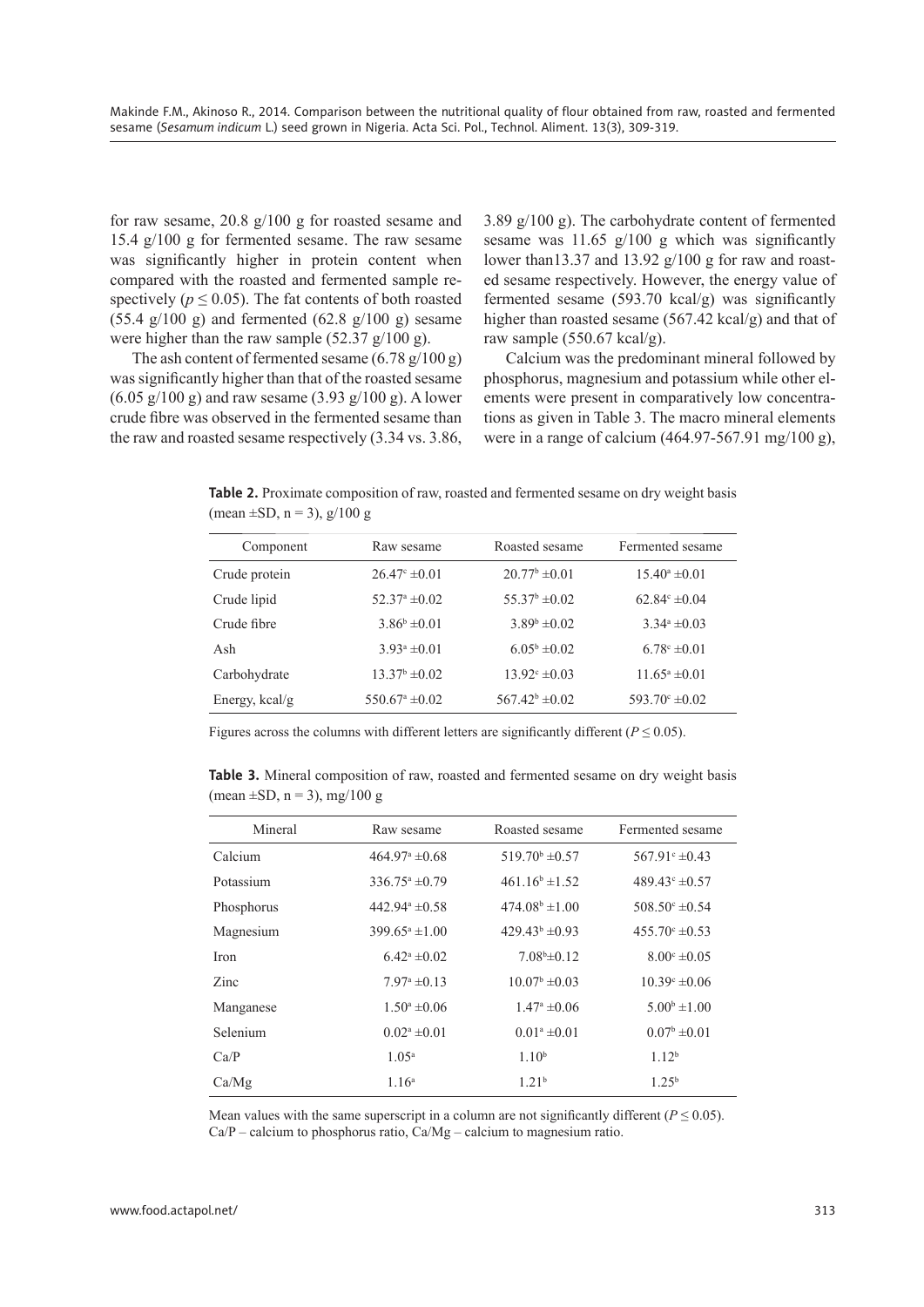phosphorus (442.94**-**508.50 mg/100 g), potassium (336.75-489.43 mg/100 g) and magnesium (399.65- -455.70 mg/100 g) respectively. Fermented sesame had the highest concentration of the minerals which were significantly different from raw and roasted samples. Nutritionally, the ratio of  $Ca/P$  of the flour samples range between 1.05 for raw sesame, 1.10 for roasted sesame and 1.12 for fermented sesame. Ca/Mg ratio for raw, roasted and fermented sesame samples were 1.16, 1.21 and 1.25 respectively.

## **Amino acid composition**

The amino acids compositions of raw and processed sesame are given in Table 4. The total essential amino acids composition of the raw, roasted and fermented sesame samples were 32.73, 28.89 and 26.66 mg/100 g respectively. The highest concentration of essential amino acids for the raw, roasted and fermented seeds was leucine, while the least concentration was lysine. Also, for the non-essential amino acids, the total concentration was 40.39 mg/100 g

**Table 4.** Amino acid composition of raw, roasted and fermented sesame (mean  $\pm SD$ , n = 3), mg/100 g protein

|                              |                         |                         | Fermented sesame<br>Roasted sesame |        | $EAA^*$ |  |
|------------------------------|-------------------------|-------------------------|------------------------------------|--------|---------|--|
| Amino acid                   | Raw sesame              |                         |                                    | infant | adult   |  |
| <b>Essential amino acids</b> |                         |                         |                                    |        |         |  |
| Valine                       | $4.97^{\circ} \pm 0.06$ | $4.56^b \pm 0.06$       | $4.34^a \pm 0.05$                  | 3.50   | 1.30    |  |
| Histidine                    | $3.83^{\circ} \pm 0.08$ | $3.02^b \pm 0.03$       | $2.27^{\mathrm{a}}\pm0.10$         | 1.90   | 1.60    |  |
| Lysine                       | $3.12^{\circ} \pm 0.03$ | $2.85^b \pm 0.06$       | $2.66^a \pm 0.06$                  | 5.80   | 1.60    |  |
| Leucine                      | $7.89^{\circ} \pm 0.06$ | $7.08^b \pm 0.03$       | $6.21^a \pm 0.03$                  | 6.60   | 1.90    |  |
| Isoleucine                   | $4.34^{\circ} \pm 0.02$ | $3.95^b \pm 0.06$       | $3.83^a \pm 0.10$                  | 2.80   | 1.30    |  |
| Threonine                    | $5.16^b \pm 0.06$       | $4.49^a \pm 0.12$       | $4.57^{\mathrm{a}}\pm0.10$         | 3.40   | 0.90    |  |
| Methionine                   | $3.42^{\circ} \pm 0.06$ | $2.94^b \pm 0.04$       | $2.78^a \pm 0.03$                  | 2.50   | 1.70    |  |
| Tryptophan                   | ${\rm ND}$              | ND                      | ${\rm ND}$                         |        |         |  |
| Total                        | 32.73                   | 28.89                   | 26.66                              |        |         |  |
| Non-essential amino acids    |                         |                         |                                    |        |         |  |
| Glycine                      | $3.47^{\circ} \pm 0.06$ | $3.22^b \pm 0.02$       | $2.94^a \pm 0.03$                  |        |         |  |
| Alanine                      | $3.46^b \pm 0.04$       | $3.39^a \pm 0.03$       | $3.43^b \pm 0.03$                  |        |         |  |
| Serine                       | $3.03^{\circ} \pm 0.03$ | $2.86^b \pm 0.01$       | $2.57^{\circ} \pm 0.02$            |        |         |  |
| Aspartic acid                | $9.02^{\circ} \pm 0.02$ | $8.34^b \pm 0.03$       | $7.86^a \pm 0.02$                  |        |         |  |
| Glutamic acid                | $17.03^b \pm 0.03$      | $16.91b \pm 0.06$       | $15.29^a \pm 0.28$                 |        |         |  |
| Phenylalanine                | $4.38b\pm0.03$          | $4.27^{\rm b} \pm 0.02$ | $4.11^a \pm 0.10$                  |        |         |  |
| Total                        | 40.39                   | 38.99                   | 36.20                              |        |         |  |

Mean values with the same superscript in a column are not significantly different ( $P \le 0.05$ ). \* Suggested profi le of essential amino acid requirement for infant and adult FAO/WHO [21].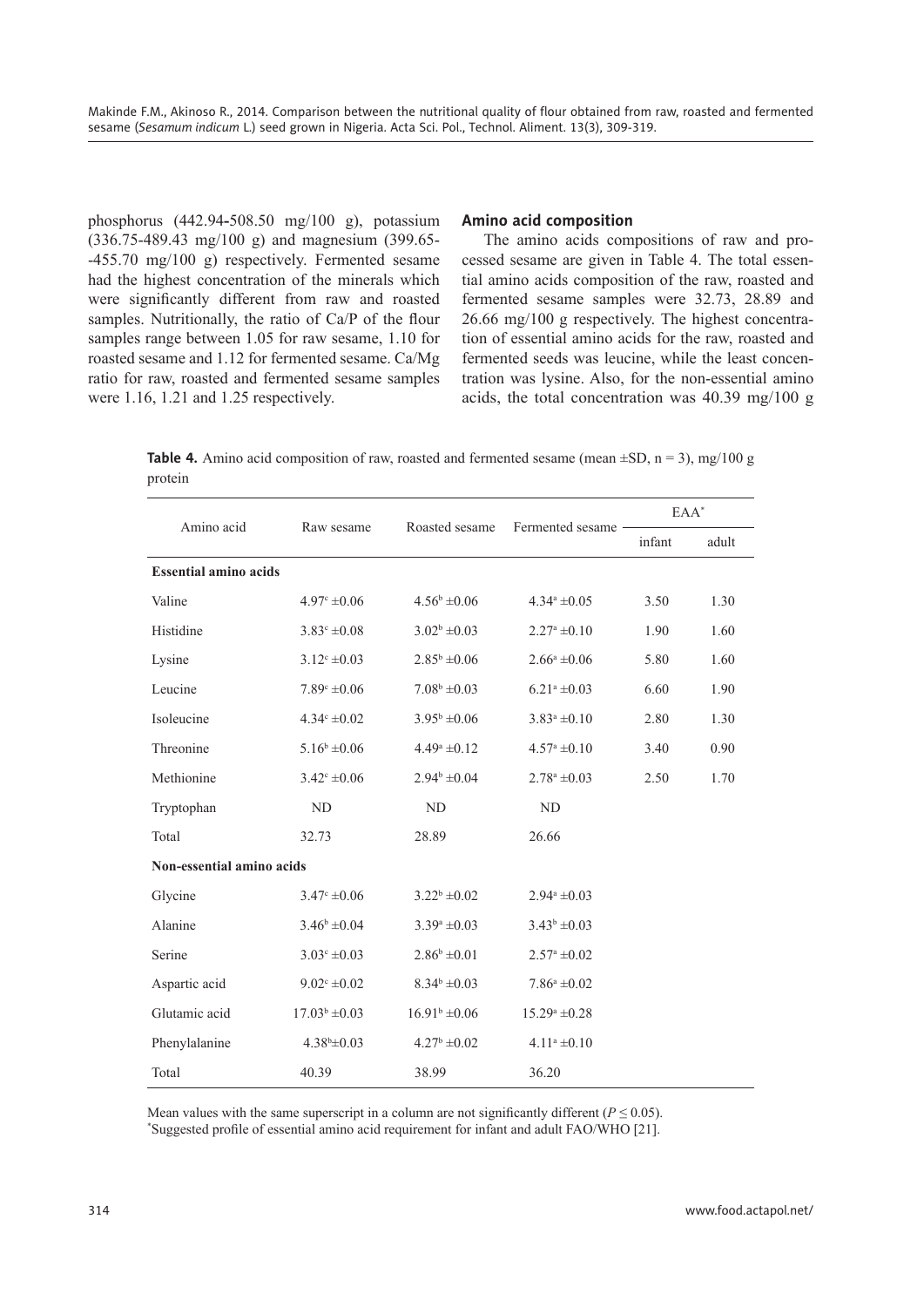for raw sesame, 38.99 mg/100 g for roasted sesame and 36.20 mg/100 g for the fermented sesame. Glutamic acid was the highest concentration of non-essential amino acid while serine was the least.

#### **Fatty acid composition**

The most abundant fatty acids in raw, roasted and fermented sesame samples were oleic acid (46.43, 44.20, and 43.16% respectively), linoleic acid (36.76%, 39.02%, and 39.67% respectively), palmitic acid (8.42%, 8.69%, and 8.84% respectively), and stearic acid (6.99%, 6.67%, and 7.21% respectively) as given in Table 5. There were variations in fatty acid composition as regards raw, roasted and fermented sesame. For the saturated fatty acids (SFA), palmitic acid was the most dominant fatty acids, while behenic

**Table 5.** Fatty acid composition of raw, roasted and fermented sesame (mean  $\pm SD$ , n = 3), %

| Fatty acid                         | Raw sesame | Roasted sesame | Fermented sesame |  |  |  |
|------------------------------------|------------|----------------|------------------|--|--|--|
| Lauric acid (C12:0)                | 0.06       | 0.07           | 0.08             |  |  |  |
| Palmitic acid (C16:0)              | 8.42       | 8.69           | 8.84             |  |  |  |
| Palmitoleic acid (C16:1)           | 0.11       | 0.17           | 0.19             |  |  |  |
| Stearic acid (C18:0)               | 6.99       | 6.67           | 7.21             |  |  |  |
| Oleic acid (C18:1)                 | 46.43      | 44.20          | 43.16            |  |  |  |
| Linoleic acid (C18:2)              | 36.76      | 39.02          | 39.67            |  |  |  |
| Linolenic acid (C18:3)             | 0.32       | 0.30           | 0.35             |  |  |  |
| Capric acid                        | 0.12       | 0.15           | 0.19             |  |  |  |
| Arachidic acid (C20:0)             | 0.93       | 0.90           | 0.92             |  |  |  |
| Behenic acid (C22:0)               | 0.05       | 0.06           | 0.06             |  |  |  |
| <b>Saturated fatty acids</b>       |            |                |                  |  |  |  |
| Palmitic acid                      | 8.42       | 8.69           | 8.34             |  |  |  |
| Stearic acid                       | 6.99       | 6.67           | 7.31             |  |  |  |
| Arachidic acid                     | 0.93       | 0.90           | 0.92             |  |  |  |
| Behenic acid                       | 0.05       | 0.06           | 0.06             |  |  |  |
| Total                              | 16.39      | 16.32          | 16.63            |  |  |  |
| Monounsaturated fatty acids        |            |                |                  |  |  |  |
| Oleic acid                         | 46.43      | 44.20          | 43.16            |  |  |  |
| Palmitoleic acid                   | 0.11       | 0.17           | 0.19             |  |  |  |
| Total                              | 46.54      | 44.37          | 43.35            |  |  |  |
| <b>Polyunsaturated fatty acids</b> |            |                |                  |  |  |  |
| Linoleic acid                      | 36.76      | 39.02          | 39.67            |  |  |  |
| Linolenic acid                     | 0.32       | 0.30           | 0.35             |  |  |  |
| Total                              | 37.08      | 39.32          | 40.02            |  |  |  |
| U/S ratio                          | 5.10       | 5.13           | 5.01             |  |  |  |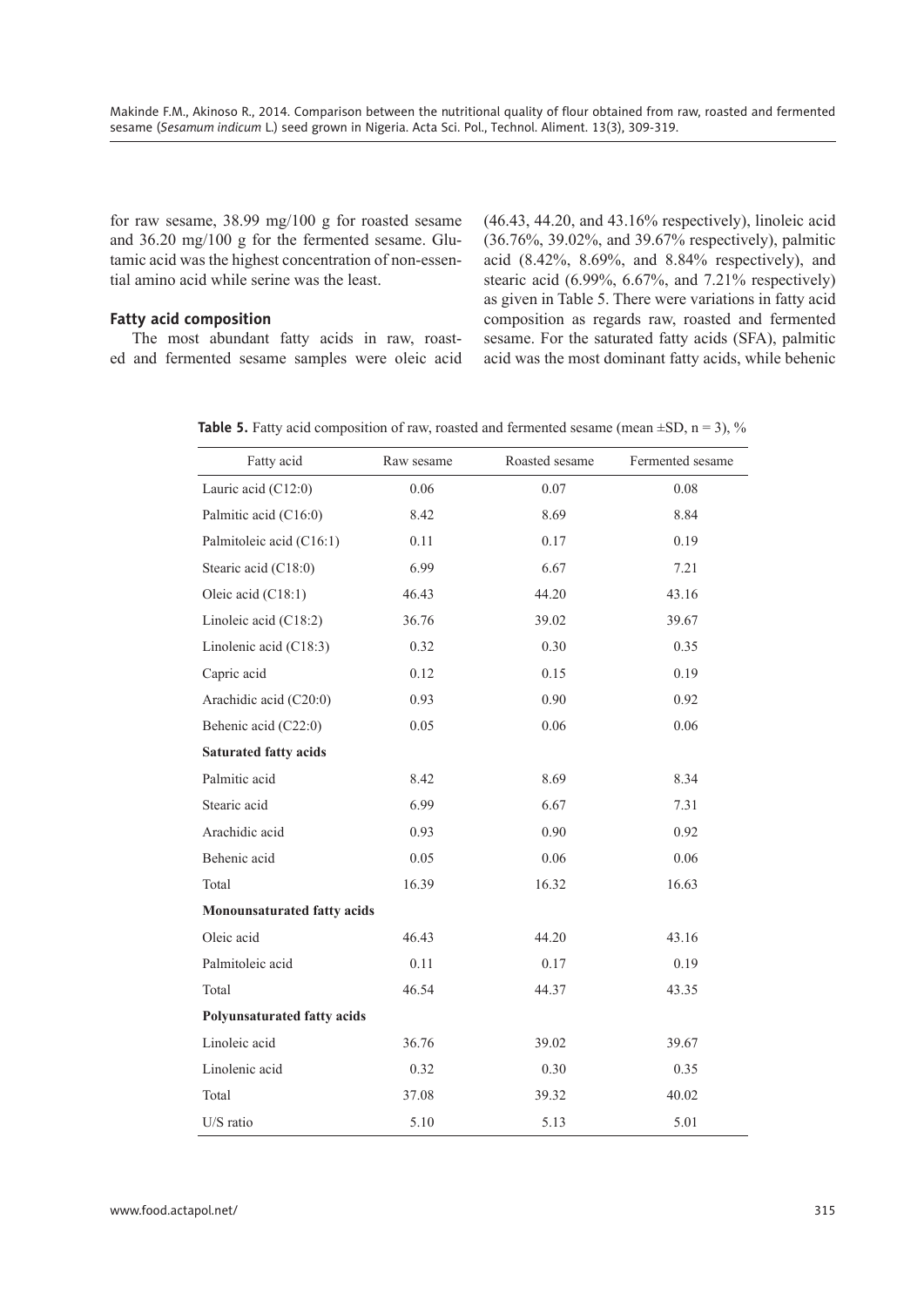**Table 6.** Some antinutritional components of raw, roasted and fermented sesame on dry weight basis (mean  $\pm$ SD, n = 3), mg/100 g

| Component | Raw sesame               | Roasted sesame           | Fermented sesame         |
|-----------|--------------------------|--------------------------|--------------------------|
| Phytate   | $30.00^{\circ} \pm 1.00$ | $18.33b \pm 0.18$        | $10.33^a \pm 0.50$       |
| Oxalate   | $85.67^{\circ} \pm 0.23$ | $36.00^{\circ} \pm 1.00$ | $24.95^{\circ} \pm 0.18$ |

Mean values with the same superscript in a column are not significantly different ( $P \le 0.05$ ).

acid was the least. The total saturated fatty acid of fermented sample (16.63%) was the highest when compared with raw sample (16.39%) and roasted sample (16.32%). The ratio of unsaturated fatty acids to saturated fatty acids (U/S ratio) ranged between 5.10 for raw sesame, 5.13 for roasted sesame and 5.01 for fermented sesame.

#### **Antinutritional composition**

The antinutritional compositions of sesame are given in Table 6. The phytate concentration ranged between 30.00 mg/100 g for raw sesame, 18.33 mg/100 g for roasted sesame and 10.3 mg/100 g fermented sesame sample. Oxalate concentration ranged between 85.67 mg/100 g for raw sesame, 36.00 mg/100 g for roasted sesame and 24.95 mg/100 g fermented sesame sample.

#### **Nutritional quality of sesame flour**

The nutritional and histopathological characteristics of test animals fed with diets containing raw and processed sesame are given in Table 7. Food intake of fermented sesame was significantly higher than the roasted and raw samples (260.13 vs. 254.25 g, 232.20 g). The average weight gain of rats fed raw, roasted and fermented samples were 14.90 g, 23.00 g and 42.58 g respectively compared to casein diet – 85.00 g. The raw sesame exhibits poor FER (0.06) value when compared to control and processed sesame. For roasted and fermented sesame included diets, higher FER values were recorded over raw sample. Correspondingly, the protein efficiency ratio (PER) value were 0.90 and 1.62 for roasted and fermented sesame containing diet fed rats, respectively, however, these values were lower compared to that of the casein control diet  $-2.64$ . The net protein retention (NPR) of the fermented sesame was significantly

higher than that of roasted and raw samples  $(2.17 \text{ vs.}$ 1.47, 1.44). The PRE of fermented sesame was signifi cantly higher than of raw and roasted samples respectively (34.72 vs. 23.04, 23.52). The values of feed conversion ratio (FCR) were 15.58, 11.05 and 6.16 for the raw, roasted and fermented sesame sample respectively.

The organ to body ratios of the test animals as given in Table 7 showed significant heavy weight on the experimental diets containing roasted and fermented sesame and the control while the organ weight on the diet with raw sesame were relatively low in weight  $(p \le 0.05)$ .

#### **DISCUSSION**

The decrease in protein content as a result of fermentation is the direct result of leaching of some protein into the processing water especially during cooking prior to fermentation. Furthermore, this is an indication of increased protein catabolism by the activities of micro organisms responsible for fermentation. Similarly, the roasting process accelerates the Maillard reactions and subsequently making the protein and its amino acids significantly unavailable for digestion. The reactive carbonyl group of the sugar reacts with the nucleophilic amino group of the amino acid, and forms a complex mixture of molecules responsible for a range of flavours. The fermentation process also resulted in lipid enhancement as some micro organisms have the potential of producing oil during growth on substrate [Akindumila and Glatz 1998]. Thermal treatment of nuts in roasting process leads to changes in active substances in relation to the degree of heat treatment during preparation, which explains the significant increase in fat content of roasted sesame compared to that of raw sesame. Crude fat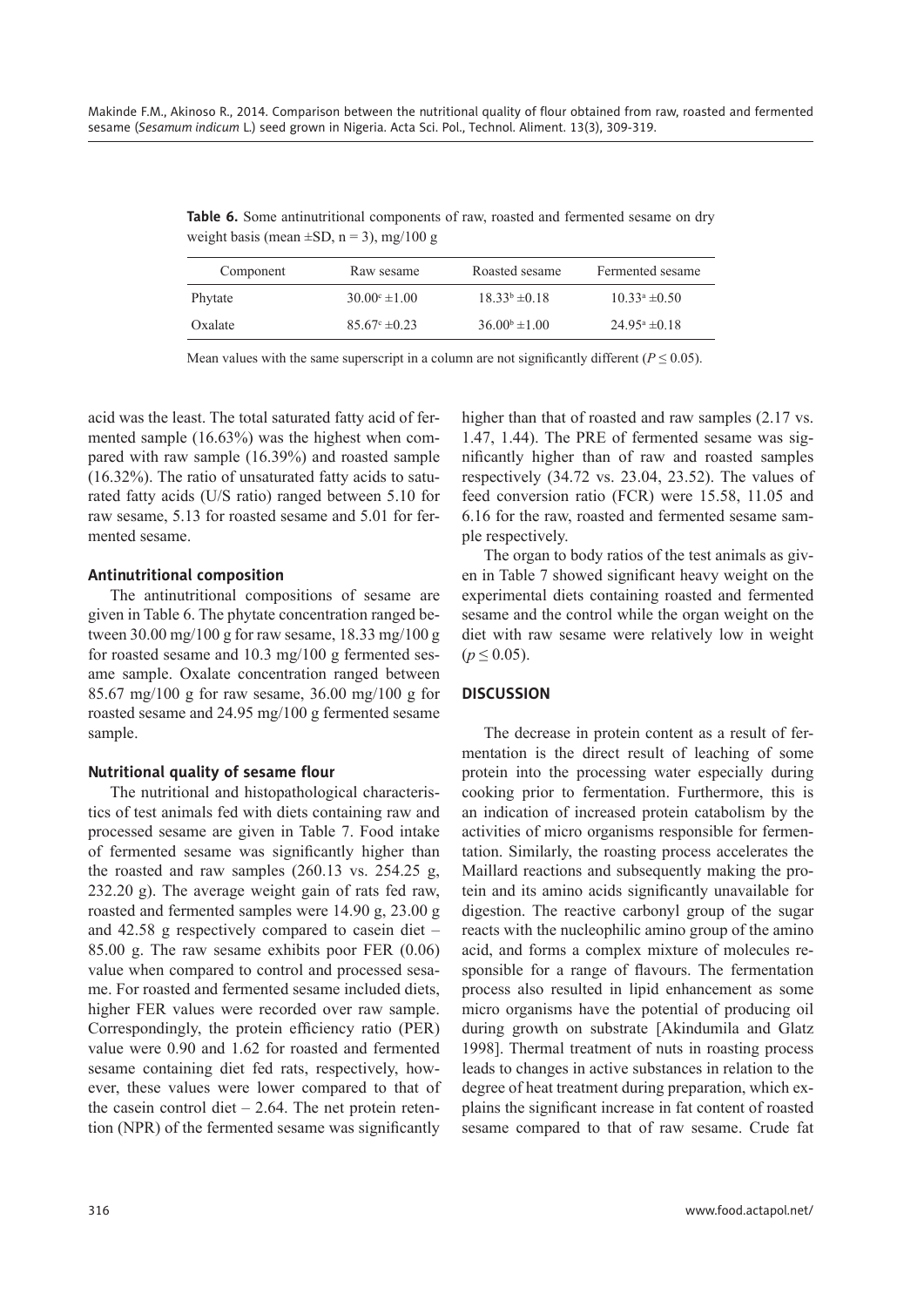| Characteristics                        | Casein (control)             | Raw sesame                  | Roasted sesame             | Fermented sesame            |
|----------------------------------------|------------------------------|-----------------------------|----------------------------|-----------------------------|
| Feed intake, g                         | $346.63^{\text{d}} \pm 0.58$ | $232.20^a \pm 0.25$         | $254.25^{\circ} \pm 0.29$  | $260.10^{\circ} \pm 0.25$   |
| Protein intake, g                      | 34. $66^{\circ} \pm 0.50$    | $20.13^a \pm 0.64$          | $25.43^b \pm 0.50$         | $26.01b \pm 0.04$           |
| Mean weight gain, g                    | $85.00^d \pm 1.00$           | $14.90^{\circ} \pm 0.76$    | $23.00^b \pm 0.29$         | $42.58^{\circ} \pm 0.50$    |
| Weight loss, g                         | $14.25^a \pm 0.05$           | $14.25^a \pm 0.05$          | $14.25^a \pm 0.05$         | $14.25^{\mathrm{a}}\pm0.05$ |
| Protein consume, g                     | $4.66^d \pm 0.06$            | $20.13^a \pm 0.04$          | $25.43^b \pm 0.50$         | $26.01^{\circ} \pm 0.29$    |
| Feed efficiency ratio                  | $0.24^d \pm 0.01$            | $0.06^a \pm 0.03$           | $0.09^b \pm 0.01$          | $0.16^{\circ} \pm 0.02$     |
| Protein efficiency ratio               | $2.45^{\text{d}} \pm 0.06$   | $0.60^a \pm 0.04$           | $0.90^{\rm b} \pm 0.01$    | $1.62^{\circ} \pm 0.03$     |
| Net protein retention                  | $2.86^{\circ} \pm 0.06$      | $1.44^a \pm 0.11$           | $1.47^{\mathrm{a}}\pm0.08$ | $2.17^b \pm 0.08$           |
| Protein retention                      | $45.76^{\rm d} \pm 0.58$     | $23.04^a \pm 0.66$          | $32.52^b \pm 0.57$         | $34.72^{\circ} \pm 0.76$    |
| Efficiency                             |                              |                             |                            |                             |
| Food conversion ratio                  | $4.08^a \pm 0.11$            | $15.58^{\text{d}} \pm 0.76$ | $11.05^{\circ} \pm 0.10$   | $6.16^b \pm 0.25$           |
| Organ: body weight ratio               |                              |                             |                            |                             |
| Lungs ( $\times$ 10 <sup>-3</sup> )    | 4.56                         | 3.04                        | 3.42                       | 3.86                        |
| Spleen ( $\times$ 10 <sup>-3</sup> )   | 5.37                         | 3.95                        | 4.38                       | 5.15                        |
| Kidney ( $\times$ 10 <sup>-3</sup> )   | 6.46                         | 5.42                        | 5.92                       | 6.28                        |
| Liver $(\times 10^{-3})$               | 41.00                        | 34.08                       | 38.60                      | 39.40                       |
| Pancreas ( $\times$ 10 <sup>-3</sup> ) | 4.09                         | 3.03                        | 3.64                       | 3.89                        |

**Table 7.** Nutritional characteristics of test animals fed diets of raw, roasted and fermented sesame

content of raw and processed sesame were over twice the content of soybean (22.8-23.5%) but comparable with pumpkin (47.0-49.2%) and *g*roundnut (48-49%) grown in Nigeria [Salunkhe et al. 1985, Asiegbu 1989, Adeyeye 2010]. The significant increase in ash content observed in fermented sesame resulted from metabolic activities of microorganisms during fermentation. The process of roasting also resulted in decrease in moisture content that gave rise to increase in ash content. The observed decrease in fiber content of fermented sesame is perhaps due to extended cooking time to soften the seeds which resulted in the degradation and solubilisation of complex polysaccharides within the fibre matrix. Lower accessibility of micro organisms to insoluble fibre fraction during the fermentation may also contribute to observe decrease in fibre content. However, the crude fibre content of roasted sesame was significantly higher than that of fermented sesame and this could be attributed to heat applied. The depletion of carbohydrate during fermentation is an indication that they were used as source of energy by the fermenting micro organisms. Contrary, the roasted sesame recorded higher carbohydrate content than fermented sesame that suggested that roasting causes sesame granules to break down, softens the cellulose, and makes the starch more available. The increase in energy value observed with fermentation and roasting could be attributed to increase in fat content of the samples as fat contains about twice the food energy values of protein and carbohydrate.

Fermentation resulted in significant increase in mineral concentrations which is an indication of the conversion of the insoluble reserve foods by enzymes during fermentation. Also, observed decrease in phytate was responsible for the increase in mineral extractability as the major elements such as phosphorus, calcium and potassium are parts of the molecular structure of phytic acid and phytin [Duhan et al. 2002]. Similarly, the roasting process increases the digestibility of oilseed that initiated the release and increment in some minerals. The ratio of Ca/P indicated that raw, roasted and fermented sesame were good sources of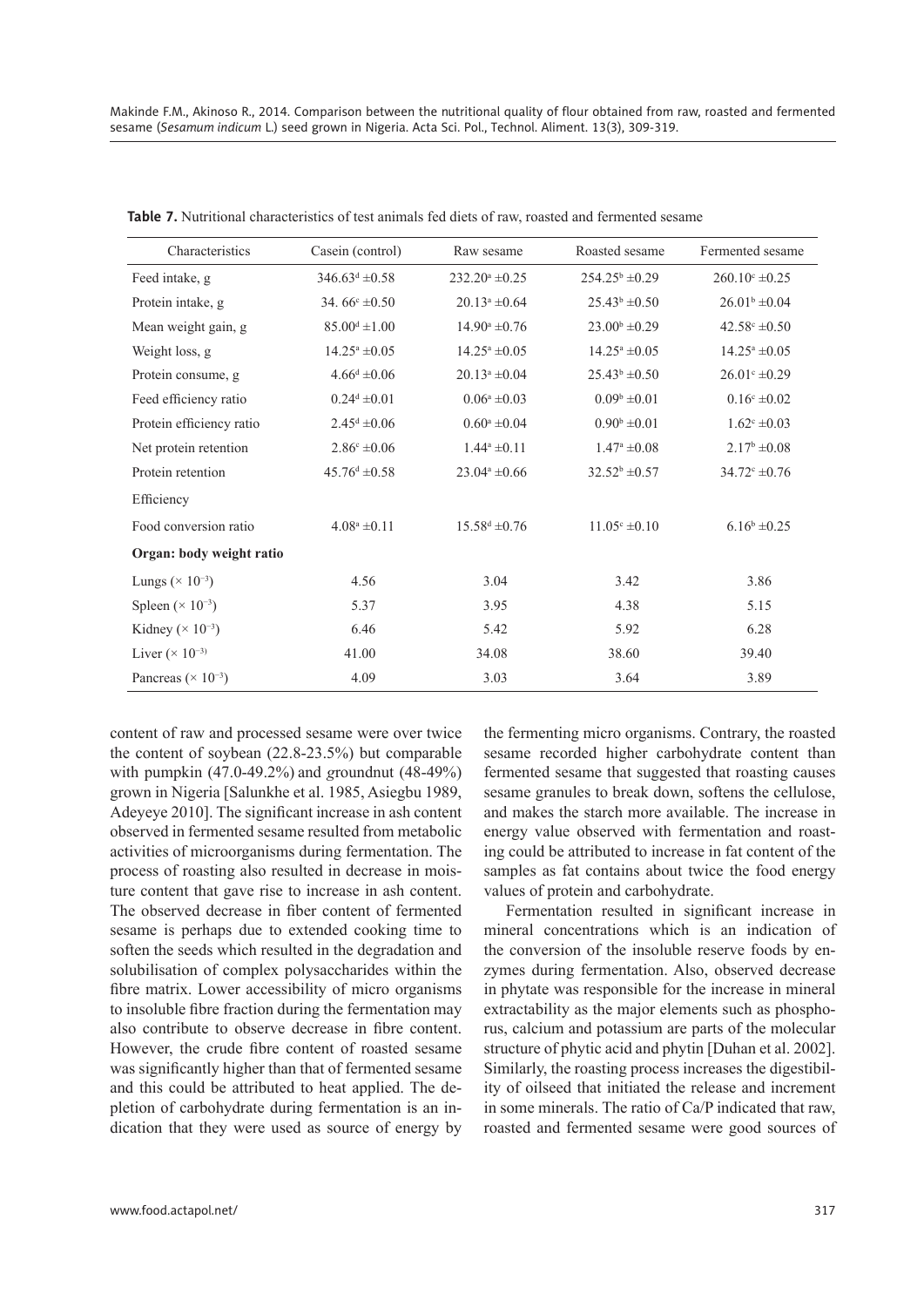these essential mineral elements as food products containing Ca/P ratio of greater than 1.0 is rated good, while less than 0.5 is rated poor [Nieman et al. 1992]. However, the Ca/Mg ratios are low compared with the recommended value of 2.2 for maximum nutritional benefits [Recommended... 1989].

In general, fermented sesame had the lowest concentrations of amino acids than any of counterparts. This is by virtue of degradation of these amino acids by the fermenting micro organisms and high loss of nitrogen during the process. Similarly, the observed decrease in the roasted sesame compared to raw sesame is an indication of Maillard reactions that occurred during roasting process. It has been observed that little damage occurred during Maillard reactions unless the heat treatment causes the reaction to go beyond the deoxy-ketosyl stage which is often accompanied by severe destruction of lysine and arginine and, to a lesser extent, tryptophan, cystine and histidine [Muller and Tobin 1980]. However, by comparing the essential amino acid profile with the FAO/WHO [1990] reference standard, it was observed that the values of raw and processed sesame were higher than recommended values for infant and adult with the exception of lysine.

The raw sesame was high in monounsaturated fatty acid and polyunsaturated fatty acid composition as well as roasted and fermented samples. It is evident that essential fatty acid such as oleic and linoleic acid are primarily used to produce hormone like substance that regulates a wide range of functions, blood pressure, blood clotting, blood lipid-level and inflammation response to injury infections [Zwarts et al. 1999]; hence the consumption of sesame seed would serve as a good source. The U/S ratio is a clear indication of high amount of unsaturated fatty acid and can be positively considered from the nutritional point of view. In addition, the U/S ratio could be regarded as useful criterium to measure edible oil quality; however, these ratios were higher than value of 3.40 reported for soybean grown in Nigeria [Ezeagu et al. 1998].

The phytate and oxalate concentrations of roasted and fermented sesame samples were lower when compared with raw sample. However, fermented sample had the lowest concentrations. This is due to the fact that initial soaking, hydration and cooking of the dehulled seeds had caused leaching of the some of these antinutrients into the processing water before the

actual fermentation process. This is also attributed to diminishing effect of enzymes (phytase and polyphenol oxidase) produced by microorganisms during fermentation on these antinutrients. The only factor that could account for the lower concentrations of phytate and oxalate in roasted sesame was the heat applied as these antinutrients are thermo labile in nature.

The lower FI in rats fed with raw sesame than control and processed sesame were probably due to the difference between the diets in protein quality and effects of antinutritional compounds. The reduction in the levels of various anti nutritional substances by roasting and fermentation might be related to larger FI values compared to raw sesame. The raw sesame exhibits poor FER value when compared to control and processed sesame since the food and protein intake were low. The lower PER value of roasted and fermented sesame compared to casein may be attributed to loss of available lysine due to processing. Similarly, much of the methionine supplied in the diets could have been used to synthesise pancreatic enzymes. In the present study, the fermented sesame had intermediate protein quality in that the PER value fell within the range of 1.5-2.0 compared to casein with good protein quality – 2.46 while raw and roasted samples had poor protein quality as described by Friedman [1996].

Organ to body weight is an important index of physiological and pathological status in man and animals. The findings suggest that the rats fed untreated (raw sesame) could not effectively utilize the nutrients in the diet compared to rats fed roasted and fermented sesame respectively. The high concentrations of phytate and oxalate initially observed in the raw sesame hinder the absorption of nutrients which subsequently affected the organ weight.

# **CONCLUSION**

Roasted and fermented sesame seeds contain high protein, fat and energy values with nutritionally valuable minerals comparable with known protein-rich plant foods, such as groundnut and soybean. Processing also enhanced the amino acid and fatty acid profile of sesame. Considering the biological value, fermented sesame exhibited better rat growth response and protein quality compared to roasted sesame. The application of such potential processing methods will